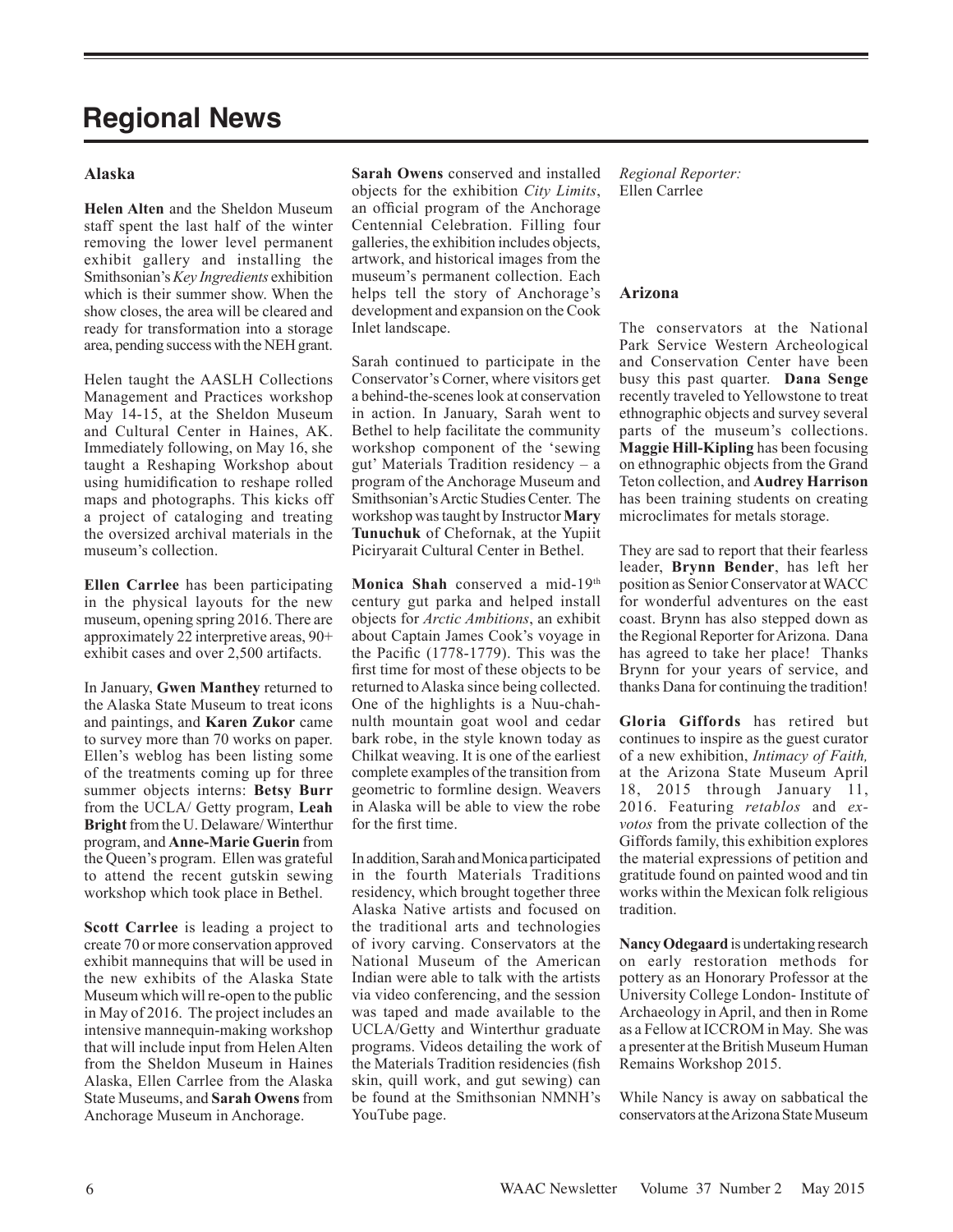(ASM) remain busy with a number of ongoing projects. In February, **Teresa Moreno**, in collaboration with **Bruce Kaiser** and **Nathan Davies** from Bruker Elemental, coordinated a pXRF training workshop for University of Arizona staff and students. Teresa did pXRF analysis and treated 35 metal *milagros* and *ex-votos* from ASM's collection that were included in the *Intimacy of Faith* exhibition.

In March, Teresa taught the BACC Focus on Collections Care workshop on the Care of Metal Objects in Seattle. In addition, she continues her environmental study as part of the NEH Saving Cultural Heritage Collections Planning Grant funded project to design a new climate controlled storage vault for the museum's photographic collections.

Teresa and **Christina Bisulca** have been working together to test and identify materials proposed for use in the construction of an upcoming exhibition highlighting ASM's Save America's Treasures designated collection of Southwestern American Indian basketry.

Christina continues her research on the use of lead minerals on Hohokam artifacts (950-1200 AD), and has recently started a new project for a technical study of the inlay and binding material on a fragment of an ancient Egyptian senate board game in ASM's collections.

**Marilen Pool** continues her work with the archaeological perishables collections as part of the ASM Basketry Project, most recently inventorying and re-housing the botanical specimens. She is also working on a collection of folk art and ceramic pieces for private clients.

**Sasha Stollman** is currently carrying out a three month contract at the ASM and is working with Marilen on the Basketry Project. Her first charges are 140 mini and micro baskets representing a range of SW tribes, weaving styles, and materials. She is thrilled to have the opportunity to contribute to the inspirational lab at 'Basketry Central', focusing intensively on such an exciting collection in the land where these objects originated. Following this contract, Sasha will spend some time travelling around the Southwest before returning to New Zealand where she provides conservation advice and treatment for heritage institutions and archaeologists.

**Gina Watkinson** and **Brunella Santarelli** are working on the conservation, documentation, and packing of hundreds of objects originally excavated during the University of Arizona archaeological field school excavations at Grasshopper Pueblo in preparation for their repatriation to and reburial in May. Gina is also busy overseeing daily lab activities related to the Basketry Project and various exhibitions and loans, as well as the work of students and volunteers, while also giving tours of the lab to visiting scholars and museum donors.

Gina and **Skyler Jenkins** continue their work on ASM's IPM program, skillfully documenting and identifying various unwanted museum visitors of the insect variety. Skyler continues her seemingly unending treatment reassembling a single prehistoric ceramic jar from hundreds of fragments found as surface finds during a field survey at the ASM Rock Art Ranch archaeological field school.

*Regional Reporter:* Dana Senge

## **Hawaii**

**Kent Severson**, conservator at Shangri La, will be recognized with a Preservation Honor Award at Historic Hawai'i Foundation's 2015, 41st Year Preservation Honor Awards Ceremony on May 29, 2015. The Honor Awards will be presented to the Doris Duke Foundation for Islamic Art, Mason Architects, Inc., David Kemble Exhibit Design Services, Heath Construction Services, Constructors Hawai'i Inc., PET Engineering, Robert Marcos Inc., and Lance Higa Painting.

The project is being awarded for the Mughal Suite restoration at Doris Duke's Shangri La. Built in Honolulu, Hawai'i between 1936-1938, Shangri La overlooks the Pacific Ocean and Diamond Head, and houses Doris Duke's collection of Islamic art. The Mughal Suite is Shangri La's cornerstone - a bedroom and bathroom that Doris Duke commissioned architect Frances Blomfield to design while on her 1935 honeymoon in Delhi.

**Rie** and **Larry Pace** have been kept rather busy over the past year and a half with paintings from the Honolulu Museum of Art (formerly the Honolulu Academy of Art) for shows at the museum and for paintings traveling to other museums. The paintings were works by Jean Charlot, Grace Hudson, Jules Tavernier, Georgia O'Keeffe, Joe Goode, Shirley Russell, Genevieve Lynch, Madge Tennent, Gene Pressler, D. Howard Hitchcock, Lionel Walden, and Childe Hassam, to name a few. One of the larger works was a mural in acrylic by Jean Charlot made up of eight 4' x 8' masonite panels. Corporate and private clients have also contributed to keeping them busy.

**Dawne Steele Pullman** is in Asia working with portrait paintings that cover a range of styles, artists, and locations from Manilla, USA, Hong Kong, and Paris. They included the first portrait done of a Chinese merchant in the Philippines (1868), an early Picasso of a little girl (1907), the Chancellor of Hong Kong University (1932), and an ancestor painting by Shao Fan (1989). Having attended **Richard Wolber's** new cleaning methods workshop in London last year, she is having every opportunity to apply what she has learned!

University of Hawaii at Manoa Library Preservation Department just completed another portion of a FEMA funded project to stabilize culture materials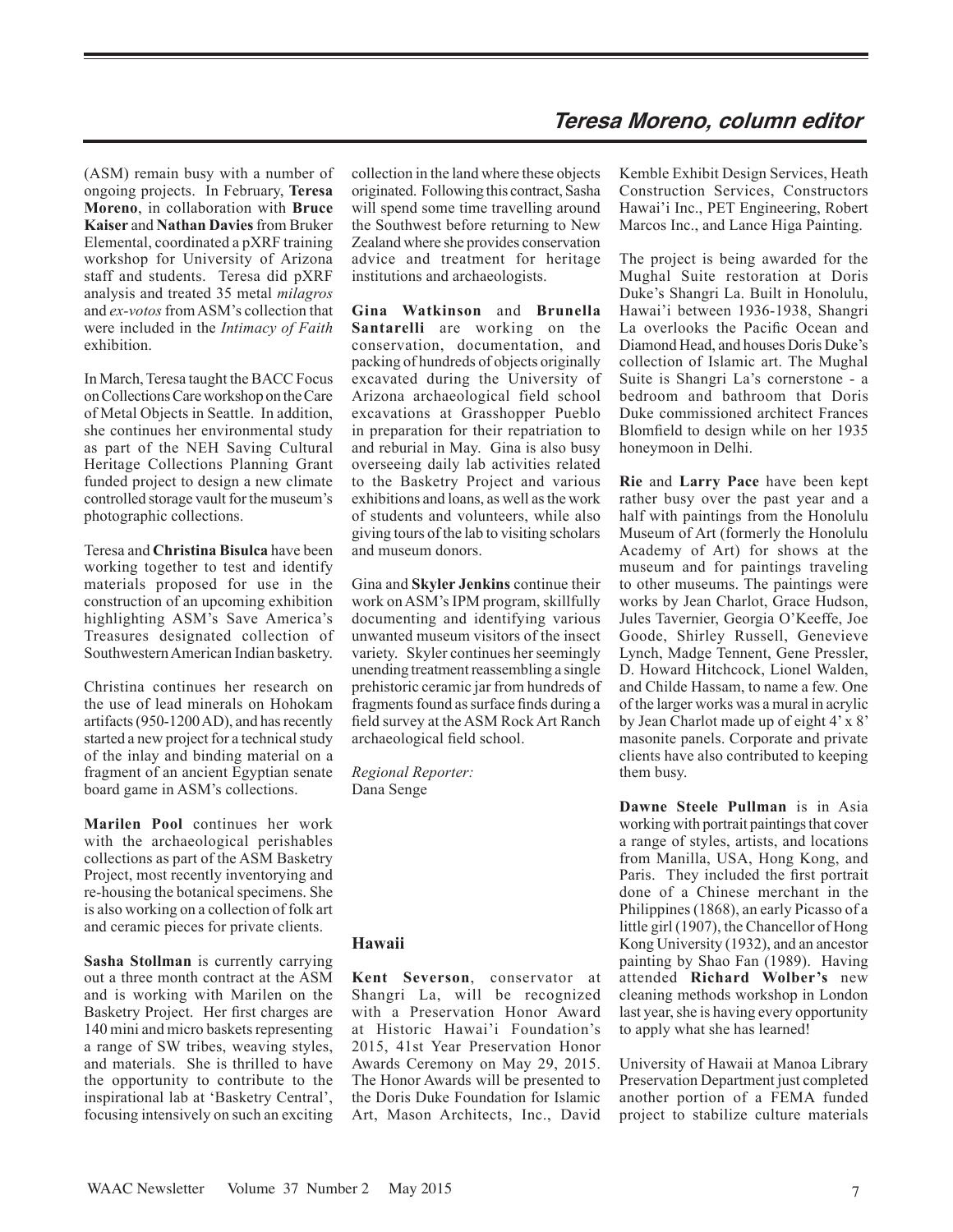from Hulihee Palace in Kona on Hawaii Island. 19<sup>th</sup>-century *kapa moe* (sleeping *kapa*), feather *kahili*, photographs, prints, and books were damaged when the tsunami generated by the 2011 Japan earthquake flooded their storage area. Daughters of Hawaii (the nonprofit group that manages the palace) received FEMA funding and contracted the University.

The *kapa* was treated last year by conservator **Mary Wood Lee** and cultural practitioner **Moana Eisele**. This February-March, conservator **Alexis Aldart** and cultural practitioners **Mele Kahalepuna Chun** and **Kawika Lum** worked together to stabilize four small feather *kahili* and a large box of branches from dismantled *kahili*. All of the *kahili* had been damaged prior to the tsunami and the project goal was to treat them so that they will be a resource for scientists, historians and cultural practitioners to study. An open house held in Honolulu invited the community to get close and examine the *kahili*. Great discussions ensued as people exchanged ideas with Ms. Aldardt and Ms. Chun. The final round of materials for conservation will be the photographs, prints, and books. **Seth Irwin**, Preservation Department Paper Conservator, will be working on this material.

**Thor Minnick** recently treated several pieces of Monarchy Period furniture for Washington Place, the former residence of Queen Lili'uokalani, which later became the official residence of the Governors of Hawai'i until 2008. He recently returned from attending the Modular Cleaning Program workshop taught by **Chris Stavroudis** at **Donna Williams'** studio in Hollywood, CA. Thor very much looks forward to implementing all of the wonderful information he learned. He is currently treating an early *koa* bench made by Henry Weeks for a private client.

*Regional Reporter:* D. Thor Minnick

#### **Los Angeles**

**Ozge Gencay-Ustun's** maternity leave ended in late April and she returned to her job at the Autry National Center.

There have been lots of additions to the UCLA Library Preservation Services team for the New Year! **Consuela (Chela) Metzger** came onboard as head of the UCLA Library Conservation Center after working several years as associate faculty at the Winterthur/University of Delaware program in art conservation as conservator of library collections. Chela is excited to return to Los Angeles, having worked as project conservator at the Huntington Library in the late 1990's.

**Yasmin Dessem** also started in the New Year as the new audiovisual preservation specialist for UCLA libraries. Yasmin holds MA degrees in art history and in moving image archive studies, as well as a certificate in film restoration from the FIAF Film Restoration Summer School at L'Immagine Ritrovata in Bologna. She previously managed preservation of both digital and film elements for new feature releases for Paramount Pictures. While at Paramount she oversaw migration projects and recommended new policies to reflect evolving technologies and long term preservation needs.

In March, conservation technician **Anna Shepard** joined the team as part of a grant-funded project to stabilize historic maps and atlases from the UCLA special collections. Anna formerly worked as a conservation technician at the Huntington Library in San Marino, CA, and is a graduate of the North Bennet Street Bookbinding program with a wide variety of experiences with community based craftwork from printmaking to carpentry. Yasmin, Chela, and Anna join the head of preservation services **Dawn Aveline**, collections conservator **Wil Lin**, and collection care staff **Leo Gonzalez** and **Pat Cramer** as part of the preservation services team.

**Tania Collas** and **Elizabeth Drolet**  recently prepared the Natural History Museum's 1915 Stutz racing car for an exhibit loan coinciding with the car's 100 year anniversary. The famed Stutz No. 8 was driven to many victories by Earl Cooper between the years of 1915- 1918. The conservators are also planning the disassembly and relocation of the museum's 1924 Douglas World Cruiser, a single-engine two-seater biplane known as the *New Orleans*. The *New Orleans* is one of the two surviving Douglas World Cruisers that were the first airplanes to circumnavigate the globe in 1924.

LACMA paintings conservation head **Joe Fronek** and his staff, along with help from textiles and objects conservators, recently completed the restoration of a newly found work by the  $18<sup>th</sup>$ -century colonial painter Miguel Cabrera. The painting comes from a set of sixteen casta paintings and was originally created as a scroll, still retaining its top frame cornice and scroll bar. While remarkably well preserved, distortions caused by past rolling required relaxation and flattening. After the painting was restored it went on view in LACMA's 50<sup>th</sup> Anniversary exhibition.

**Carolyn Tallent** and **Susanne Friend**  recently completed treatment of seven large paintings from the National Park Service collection at Manzanar National Historic Site. The paintings were done by internee artists and depict the landscape of the surrounding mountains and Owens Valley. Three of the paintings are now on exhibit at the museum there, and may be part of an exhibition at the Japanese American National Museum in the future.

**Gene Karraker** has been treating frames for the upcoming exhibition "Louis Style: French Fames,  $1610 - 1792$ " for which he is also a co-curator. Drawn from the J. Paul Getty Museum's substantial collection, this exhibition presents a survey of exquisite carved and gilded picture frames from five periods: Louis XIII, Louis XIV, Regence, Louis XV and Louis XVI. It opens September 15th, 2015 and closes January 3rd, 2016.

**Arlen Heginbotham** travelled to the Philadelphia Museum of Art in April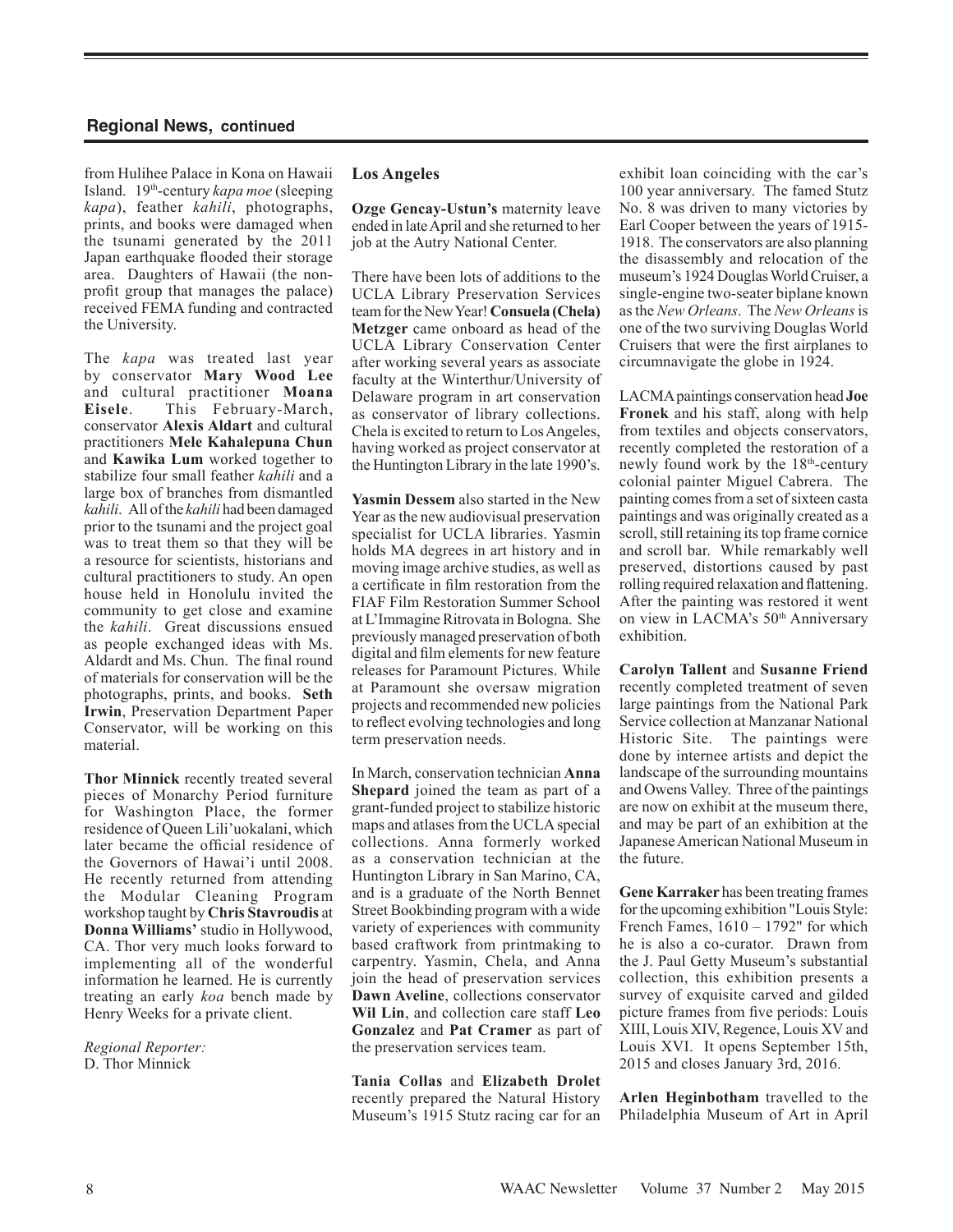and again to the Frick Collection in June to give three-day intensive workshops on quantitative XRF of copper alloys. The workshops focused on overcoming the technical challenges of acquiring reproducible results by using open source fundamental parameters software and a newly available common standard set. Discussions also addressed the appropriate role of alloy analysis within the larger context of technical and art historical investigation.

**Marc Harnly** and **Sarah Freeman** got a nice mention in the LA Times for their contribution to the exhibition catalogue "Light, Paper, Process: Reinventing Photography" in which "The question of how the contemporary works were made...is deftly addressed in the catalog's technical notes on each artist...They explain process, but they don't explain away the intriguing and idiosyncratic explorations these artists perform with their materials and methods..."

#### *Regional Reporter:*

Virginia Rasmussen

#### **New Mexico**

Conservation Solutions' recently completed projects include the assessment and treatment of a zinc J. W. Fiske Civil War Infantryman monument in Canton, MA, the assessment and restoration of a cast stone fountain statue in Miami, FL, and the conservation treatment of a bronze fountain and lanterns at the US Capitol in Washington, D.C. Current ongoing projects include the treatment of several Army Museum artifacts including cannons and tank barricades faced by soldiers during D Day, assessment of the Kennedy Center building façade, and laser cleaning of the U.S. Capitol north exterior in Washington, D.C., the assessment of a large number of artworks for Alberta, Canada, and treatment of a dozen monuments at Arlington Cemetery in Virginia.

Recent achievements of the CSI team include AIC professional associate status recognition for **Elizabeth Beesley**, **Kelly Caldwell**, **Lindy Gulick,** and **Caitlin Smith**, and conservator status for **Caroline Guay** with the Canadian Association of Heritage Professionals. CSI conservators have presented papers at six conferences recently. Their article "Restoration of the Aluminum Night Doors and Windows at the Robert F. Kennedy Department of Justice Building, Washington, D.C." will be included in the upcoming publication *Aluminum: History, Technology ,and Conservation* to be released by the Smithsonian Institution Scholarly Press.

In October 2014, **Brittany Porter**, a NMSU museum conservation program graduate student, wrote a State and National Register nomination for the Peter and Henriette Wyeth Hurd house and studios in San Patricio, NM, which was unanimously accepted by the Cultural Properties Review Committee. The property is now listed on both the State Register of Cultural Properties and the National Register of Historic Places. Through her research for the nomination, she learned about Peter and Henriette Wyeth Hurd's artistic style and their contribution to Southwest art.

*Regional Reporter:* Silvia Marinas-Feliner

#### **Pacific Northwest**

**J. Claire Dean** has been back to one of her favorite institutions, the Rock Art Research Institute, University of the Witwatersrand, Johannesburg, South Africa, where she is overseeing the conservation of works by the South African modernist painter Walter Battiss, which are part of the Institute's archive. The care of this material, as well as an upcoming exhibition of some of it, has been funded by the Bank of America's Art Conservation Project. Claire is also delighted to announce that her Kickstarter campaign to raise funds for a semi-permanent shelter for a Native American story pole awaiting restoration was successfully funded on April 1st no joke!

**Kristen Kern** staffed The American Institute for Conservation Collections Emergency Response Team (AIC-CERT) hotline for the month of April. AIC-CERT is a group of trained volunteers that responds to the needs of cultural institutions during emergencies and disasters through coordinated efforts with first responders, state agencies, vendors, and the public.

Royal British BC Museum conservators are in the final stages of preparing artifacts and records for their Gold Rush exhibition opening in May 2015, with **Lisa Bengston** organizing the conservation work and record keeping for over 500 objects.

**Colleen Wilson**, with the assistance of **Kjerstin Mackie**, has been working for over six months on one particularly distressed dress from the Gold Rush era, garnering much web site and media attention for the project. We are fortunate to have the assistance of an intern from Paris, **Manon Sauvage**, as well as contractor **Barry Byers**, both assisting **Betty Walsh** in the archives conservation lab. Thanks as well to **Rachel Stark**, recent Fleming College intern, for her work on the Gold Rush project.

**Kasey Lee** has had the good fortune to travel to Bogota, Colombia, to courier borrowed artifacts from the Museo del Oro. **George Field** has been assisted by contractor **Carl Schlicting**, producing mounts for the exhibition, including an oversized cradle for the 100 Kg million dollar gold coin that will arrive from the Royal Canadian Mint.

Throughout this all, **Kay Garland**  packed and travelled with a loan of Emily Carr paintings and sketches to the Dulwich Gallery in London and the Art Gallery of Ontario.

*Regional Reporter:* Corine Landrieu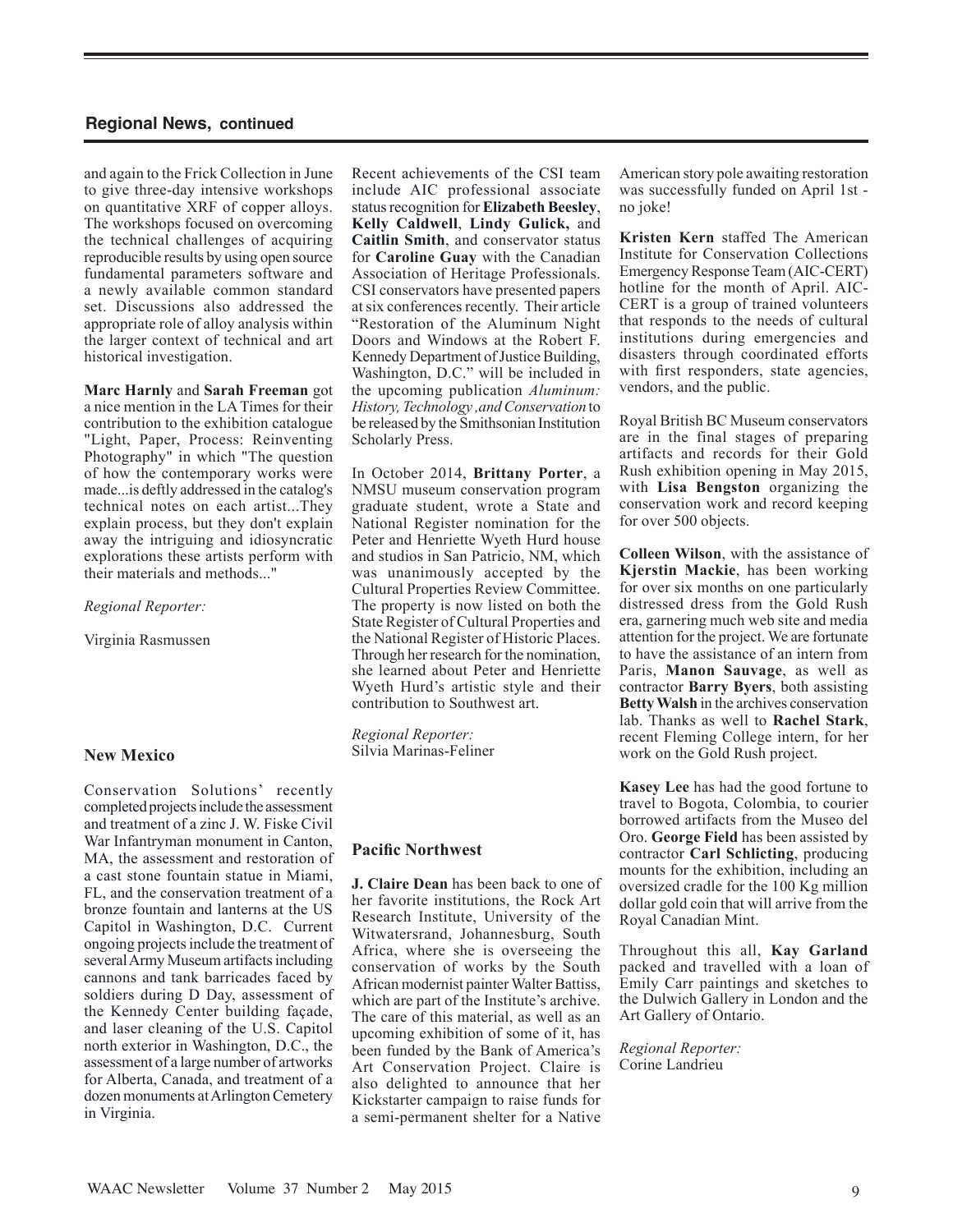## **Rocky Mountain Region**

**Hillary Jones** is in residence as assistant conservator working on rare books in the McCracken Library of the Center of the West. She comes to them from Denver having recently graduated from West Dean College in southeast England. Hillary will be returning to Denver to work at Norlin Library at CU Boulder.

**Beverly Perkins**, division director for museum services at the Center of the West will be conserving the Winchester 1873 firearm that was found by park rangers in Great Basin National Park in Utah. According to the Winchester records at the Center of the West, the firearm left the factory in 1888 and may have been left outside, leaning against a Juniper tree for 100 years.

**Carmen Bria** of the Western Center for the Conservation of Fine Art (WCCFA) has been busy examining and treating murals mostly in Oklahoma. He just completed the on-site treatment of a large painting for the Oklahoma History Center and has been working with the BIA to save two large Native American murals from a soon to be demolished building at the Riverside Indian School in Anadarko, Oklahoma. **Yasuko Ogino** has commenced the treatment of one of two New Deal era murals by Audre Yates. Those and a third mural by an unknown artist from Wilson Elementary School in Oklahoma City were removed from walls in the school by Carmen in October. Carmen also treated a mural on site at that school by artist Zyta Laky.

**Camilla Van Vooren** returned to Little Rock, Arkansas in December to treat a large painting by Andrew Wyeth in a private collection. Yasuko and Carmen travelled to Bentonville to survey paintings in the collection at the Chrystal Bridges Museum. Camilla also recently treated a large abstract expressionist painting by Ethel Schwabacher for an upcoming exhibition at the Denver Art Museum.

**Courtney Murray**, Samuel H. Kress fellow in objects conservation at the Denver Art Museum (DAM), continues the conservation treatment and technical study of a set of six 18th-century painted and gilded wooden sculptures from Ecuador. The small devotional figures depict the three Magi and their respective horses. X-radiographs are informing the structural stabilization of the heavily insect-damaged sculptures.

**Gina Laurin** has completed a range of treatments on various objects including Japanese ceramic vessels and a Chinese sculpture from the Asian collection, and Mic Mac quillwork boxes and Hopi katsinas from the Native Arts collection. On behalf of the DAM, she completed the IMLS Heritage Preservation Health Index 2014: A National Collections Care Survey.

**Kate Moomaw** and mountmakers, **Steve Osborne** and **Nick Donaldson,** prepared two very life-like sculptures, *Linda* and *Artist and Model*, by John De Andrea for the upcoming exhibition, Starring *Linda*. Modifications were made to their presentation mounts to ensure safe exhibition.

**Eddy Colloton**, a graduate student from NYUs MIAP program will be joining the DAM in early June to begin a summer electronic media conservation internship focusing on the American Institute for Graphic Arts (AIGA) Archive.

**Allison McCloskey** and Denver Art Museum Mellon textile fellow, **Julie Benner**, have been diligently treating and stabilizing numerous tapestries from the collection, ranging in age and origin, for the upcoming exhibition *Creative Crossroads*. **Pam Skiles** attended the Modular Cleaning Program workshop in Los Angeles in February.

After ten years as regional reporter for the Rocky Mountain Region, **Paulette Reading** has decided to step down and pass the baton to **Julie Parker**! Thank you, Paulette for your ten years of service to WAAC! Thank you Julie for enthusiastically taking on this important role!

*Regional Reporter:* Paulette Reading

## **San Diego**

Carli Fine Art Conservation welcomes **Michael Mollgaard** onto their staff as conservation technician. The studio and fieldwork schedule is busy and his expertise and enthusiasm is a great boon to the team. **Sabrina Carli**, objects conservator, recently completed the extensive treatment of Robert Arneson's *Shouldering the Load: A Portrait of Joe Bonino* at the Palm Springs Museum of Art. The biographical sculpture incorporates the artist's trademark large-scale ceramic portraiture with an assemblage of found, ephemeral objects. It is now installed in the Chase Galleries at PSAM. She is currently researching new technology for the conservation of art incorporated with water features with a view to improving the conditions for several important fountain works.

"Saving Time: A Guide to Conservators," *San Diego Home and Garden Magazine*, January, 2015. This brief, but colorfullyillustrated article is intended as an introductory guide to the concept of art conservation for people with collections of art. The article discusses when owners of works of art, who may not be familiar with the process of conservation, should consider consulting a conservator, as well as the purposes, goals, and limitations of conservation. The correct approach to finding a qualified conservator is also discussed. Conservators consulted for the article included **Janet Ruggles**, executive director of the Balboa Art Conservation Canter, **Alexis Miller**, chief conservator of paintings at BACC, **Sabrina Carli**, objects conservator in private practice, and **Frances Prichett**, paper conservator in private practice.

*Regional Reporter:* Frances Prichett